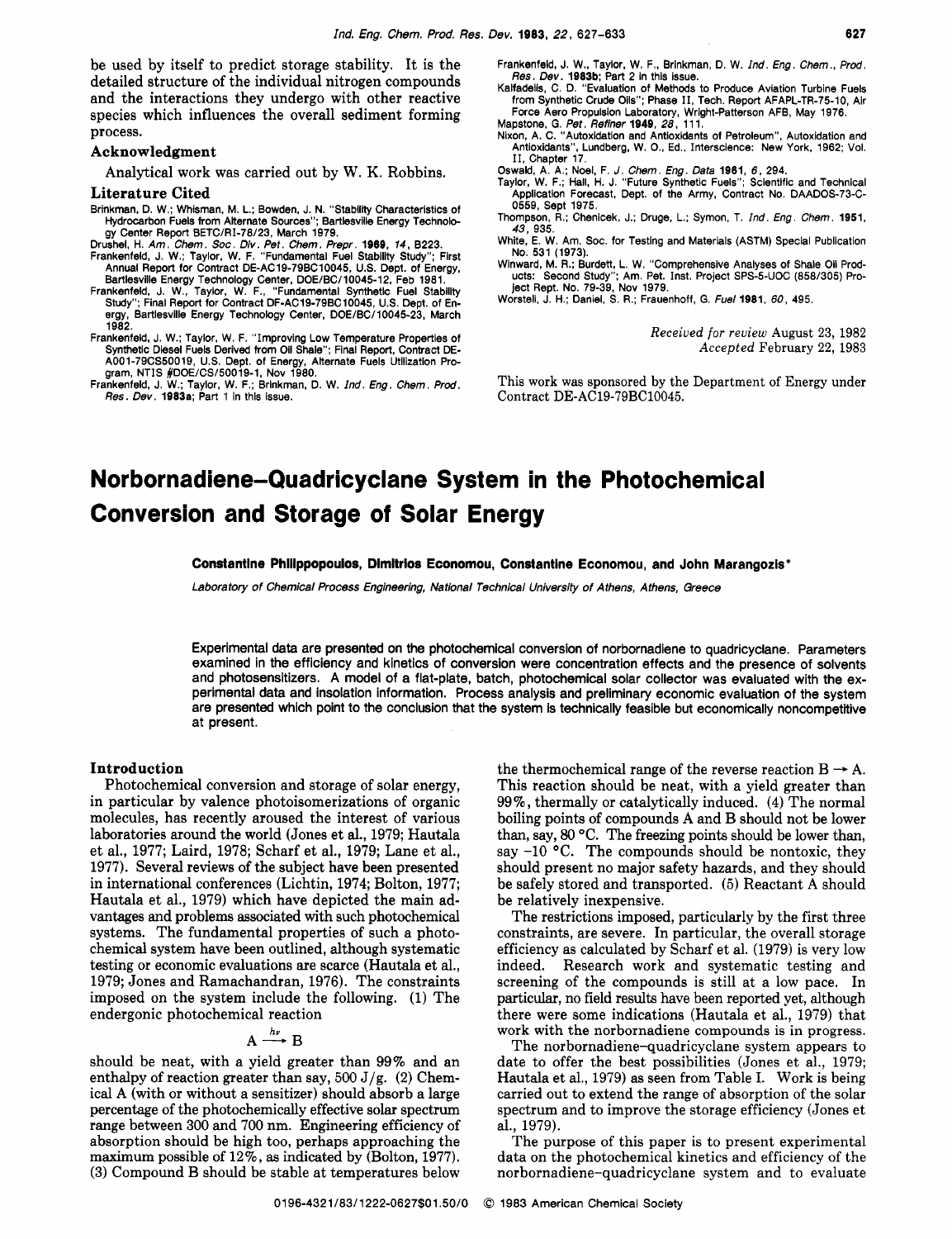|  | Table I. Characteristics of Known Photochemical Systems for Solar Energy Storage |  |  |  |  |  |  |
|--|----------------------------------------------------------------------------------|--|--|--|--|--|--|
|--|----------------------------------------------------------------------------------|--|--|--|--|--|--|

| compound A                                              | compound B            | $\Delta H_{\rm isom}$ ,<br>J/g | quantum<br>efficiency,<br>$\Phi_B^A$ | overall<br>storage<br>efficiency.<br>$n_{\rm c}$ | $\Lambda$ ground,<br>(nm) | back reacn<br>temp, °C |
|---------------------------------------------------------|-----------------------|--------------------------------|--------------------------------------|--------------------------------------------------|---------------------------|------------------------|
| 1. norbornadiene                                        | quadricyclane         | 1190                           | 0.9                                  | 0.0023                                           | 366                       | 135-200                |
| (sens. acetophenone)                                    |                       |                                |                                      |                                                  |                           |                        |
| 2. norbornadiene (sens. CuCl)                           | quadricyclane         | 1190                           | 0.4                                  | 0.0021                                           | 388                       | 135-200                |
| 3. dimethyl 2.3-norbornadiene                           | dimethylquadricyclane | 372                            | 0.5                                  | 0.0002                                           | 366                       | 115-180                |
| dicarboxylate (sens. benzo-<br>phenone, camphorquinone) | dicarboxylate         | 372                            | 0.3(0.6)                             | $\cdots$                                         | 480                       | 115-180                |
| 4. dicyclopentadienone<br>(in solvent)                  | bishomocubanone       | 500                            | 0.4                                  | 0.0007                                           | 366                       | 140-180                |
| 5. trans-diacetylindigo<br>(sparingly soluble)          | cis-diacetylindigo    | 100                            | 0.2                                  | 0.0095                                           | 610                       | low                    |
| 6. dicyclopentadiene<br>(photosensitized)               | bishomocubane         | 500                            | (0.4)                                | $\cdots$                                         | $(290 - 400)$             | $-120?$                |
| 7. 1-alkenyl-2-pyridone<br>(in aqueous solution)        | Dewar pyridone        | $\cdots$                       | $\cdots$                             | $\cdots$                                         | 300-339                   |                        |



**Figure 1.** Diagram of the experimental apparatus:  $L =$  lamp; low pressure Hg  $15W$ ;  $R =$  reactor;  $M =$  mixer;  $P =$  pump;  $B =$  constant-temperature bath;  $S =$  sample point.

preliminary process economics in view of the collected data and a theoretical model of the process.

# **Experimental Section**

kinetics of the photochemical reaction **Apparatus.** Our main purpose was to investigate the

 $N \xrightarrow{hv} Q$ 

The experimental apparatus is shown in Figure 1. The reactor was a cylindrical UV low-pressure Hg lamp surrounded concentrically by a glass tube. The photosensitive liquid flows in the annulus. Since the system was to work in a batch-recycle mode, the reactor was connected to a mixer by a positive displacement pump. The liquid in the mixer was agitated by a magnetic stirrer. The mixer itself was placed in a constant-temperature bath. Samples of liquid were withdrawn from the mixer and analyzed chromatographically.

The reasons that led us to this specific design were (a) the need for monochromatic radiation (254 nm) with a rather high incident intensity; (b) the fact that for a significant conversion, large residence time was required; (c) easy sampling.

**Treatment of Data.** Axial and radial dispersion in the reactor were ignored. Instead the liquid is supposed to flow in the reactor in the form of annular rings. Each of these rings is considered independent of the others (chain-like flow). The radiation from the lamp is considered monochromatic at 253.7 nm, since this lamp emits over 90% of its UV intensity at this wavelength.

Since the isomerization reaction is photosensitized, the quantum factor  $\Phi$  is expected to be dependent on norbornadiene (N) concentration. This factor  $\Phi$  is defined by

$$
\Phi = \frac{\text{quanta leading to N dissociation}}{\text{total absorbed quanta}} \tag{1}
$$

Thus, the reaction rate is expressed as

$$
r = \Phi \frac{\lambda}{hcN_{\rm L}V} I_{\rm abs} \tag{2}
$$



Figure **2.** Dependence of quantum yield *Q* on concentration of norbornadiene.

where  $I_{\text{abs}} = I_0(1 - e^{-\mu t})$ ,  $c$  = velocity of light,  $N_L$  = Avogadro's number, and  $\Phi$  is a function of reactant concentration C, to be determined. Mass balances across the reactor and across the mixer lead to the following expression relating the concentration at the sampling point with the inherent kinetics factor  $\Phi$ , the light characteristics  $I_0, \lambda, \mu_f$ , and the geometrical elements of the experimental setup

$$
C_1(t) - C_1(t - \tau_R) + r\tau_R = \tau_M \frac{dC_1}{dt}
$$
 (3)

Concentrations were measured via a thoroughly calibrated Perkin-Elmer, Sigma 3-B gas chromatograph with F.I.D. detector. The column used was 6 ft long,  $\frac{1}{4}$  in. in diameter, OV-101 on Chromosorb W 80-100 mesh. The other variables were easily measured by conventional techniques, so  $\Phi$  can be calculated from eq 2 and 3 with an anticipated error of  $\pm 15\%$ , due to propagation of errors.

#### **Discussion of Results**

Several experiments were carried out in order to find out the range of  $\Phi$  values and to investigate the dependence of  $\Phi$  on the system parameters. In order to have a common base for comparison, a basic set of values for the experimental parameters was established. The values for this base set were: concentration of N, **0.5** mol L-l, sensitizer acetophenone with  $0.02$  mol  $L^{-1}$  concentration, solvent chloroform, temperature 40 "C, light intensity **3.6** W. The experimental variables investigated included the following.

**a. Effect of the N Concentration in the Range 0.01-2.6 mol L<sup>-1</sup>.** As seen in Figure 2,  $\Phi$  was found to increase as the reactant concentration increased, with a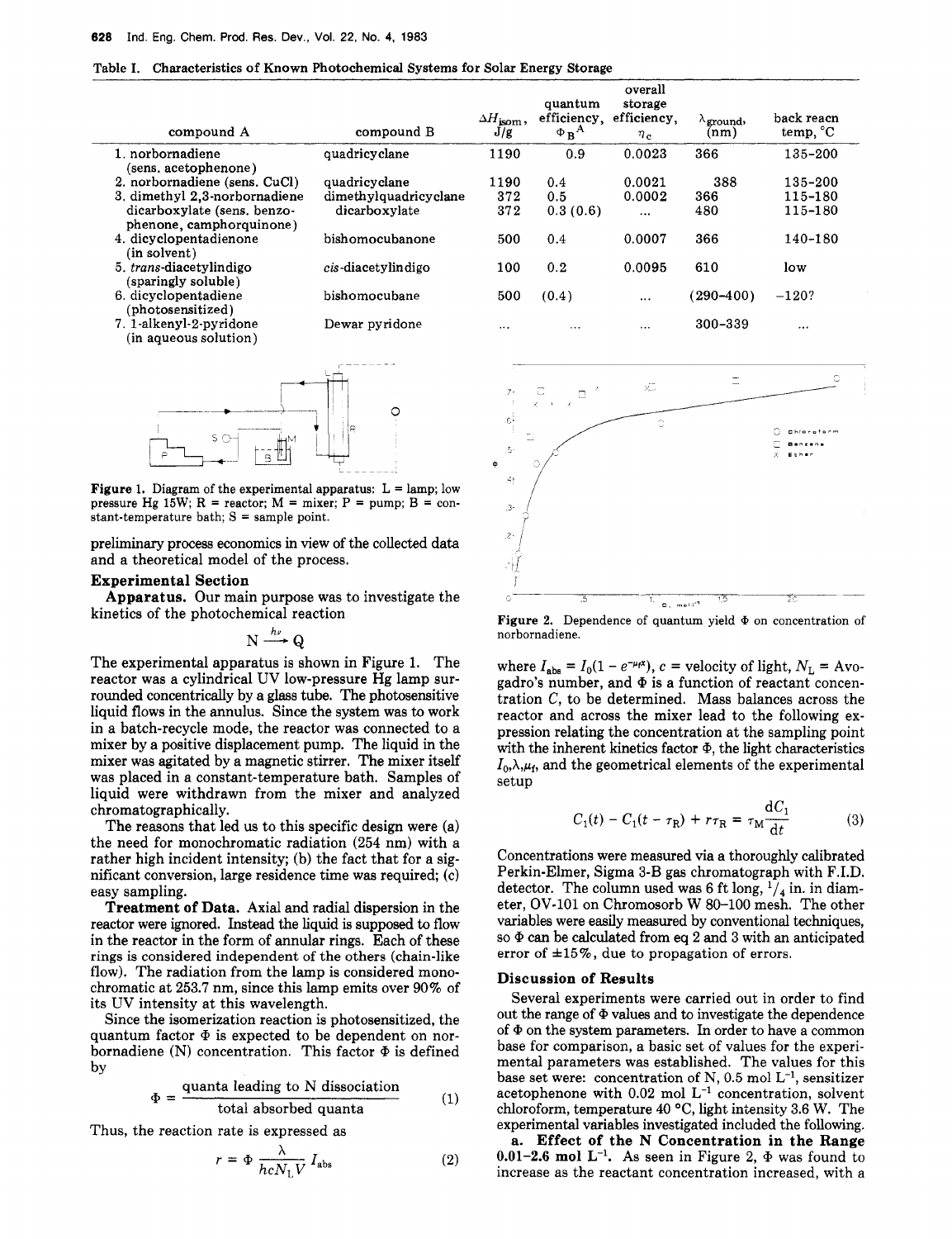

**Figure 3.** Testing of the relation  $1/\Phi$  vs.  $1/C$ .

steep gradient at low concentration, which was gradually levelled as the concentration increased beyond 0.5 M. When the relation  $1/\Phi$  vs.  $1/C$  was tested (Figure 3), it was found that a straight line with the slope shown on the graph and an intercept of about unity could fit the data with a good correlation coefficient. Consequently,  $\Phi$  takes the form

$$
\Phi = \frac{k_1 C}{1 + k_2 C} \tag{4}
$$

**b. The Temperature of the Reaction.** The range was 20-60  $^{\circ}$ C. The factor  $\Phi$  was found to increase only slightly with increased temperature. **No** other heat effects were observed during the photochemical reaction.

**c. The Nature of the Solvent.** The solvents used were chloroform, benzene, and ether **and** the corresponding values are 0.57, 0.67, 0.7 at  $N = 0.5$  M. Absorption of light by the solvent was corrected for in our calculations.

It is seen from Figure 2 that chloroform yields low values for  $\Phi$ , while for benzene and ether the values are the same. Perhaps this is due to the fact that chloroform was not at all an inert substance. As multiple tests showed, it reacts both with norbornadiene and quadricyclane, yielding a series of yet unidentified side products. The major side product was a substance which at the conditions of the gas chromatograph analysis (temperature of detector 200<sup>°</sup>C, injector 150 °C, and flow rate of carrier gas  $(N_2)$  20 mL/min) presented a retention time of **8.7** min and was ejected when the column temperature was  $173 \pm 3$  °C (initial temperature,  $35 \text{ °C}$ ; ramp rate,  $35 \text{ °C/min}$ ). The formation of side products was affected by the N concentration, the sensitizer concentration, and the nature of the sensitizer.

In the case of the other solvents, no side products were formed whatever the conditions of the reaction. These results were confirmed by analogous observations when the experiments were carried out at actual sun-radiation conditions. Therefore we are led to the conclusion that chloroform should be rejected as a solvent for the photochemical reaction at either experimental or actual conditions. On the contrary, the use of benzene, cyclohexane, **or** ether **as** solvents, or pure **N,** is recommended, since the reaction

# $N \xrightarrow{h\nu} Q$

is really a neat reaction with a nearly 100% conversion of N to Q.

**d. The Nature of the Sensitizer.** The sensitizers used were acetophenone, benzophenone, and Michler's ketone, and the corresponding @ values were **0.57,** 0.38, 0.21



**Figure 4.** Flow diagram of the process (for preliminary economic evaluation).

(chloroform,  $N = 0.5$  mol/L). The most efficient sensitizer was acetophenone. Very good agreement was **also** observed with analogous experimental results obtained from exposing the photochemical system to the sun, although in this case the intensity parameter was unsteady and uncontrolled.

### **Engineering Analysis**

Figure **4** is a schematic flow diagram of the suggested process. It consists essentially of two sections with the associated heat-exchange, storage, and pumping equipment. It is understood, of course, that solar storage and enthalpy recovery may not necessarily be performed at the same site. However, in such a case, storage facilities should be double and fluid transportation back and forth, will be required, which will increase the energy costs.

The photochemical fluid **A** (norbornadiene) stored in T-1 is pumped (P-1) at slightly above atmospheric pressure through the flat-plate collector SC-1, to be converted to the energy-rich fluid B (quadricyclane), with a degree of conversion  $x_1$  to be optimized, depending on the neatness of the photochemical reaction.

The photochemical product B either could be stored in T-2 for later use or transportation to another site, or it could be pressurized (P-2) to the suitable pressure necessary to maintain it in the liquid phase through the thermochemical section. This is a necessary requirement, because if there is a phase change of fluid B, then the size (and cost) of heat exchanger HE-1 and reactor-boiler RB-1 will be increased unduly. Heat exchanger HE-1 preheats fluid B (by exchange with the hot fluid **A** returning from the reactor) to the minimum temperature required to start the thermochemical back reaction (e.g., 140 °C for quadricyclane). From that point on, the fluid is further heated, by exchange and its own enthalpy of back conversion, to the maximum temperature allowed by its thermal stability (e.g., 180 "C for norbornadiene).

**A** very small conversion of B to A is thus obtained. The main back reaction should take place in the reactor-boiler RB-1, where energy recovery is achieved by producing low pressure steam (or hot water for that matter). RB-1 is visualized as a vertical-tube water evaporator (steam generator), where demineralized water may be fed through the vertical tubes and fluid B through the shell. The back conversion of B to **A** is performed essentially isothermally at a temperature, pressure, and degree of conversion optimized by the neatness of the reaction. Start-up of the reactor-boiler might present a little problem. It could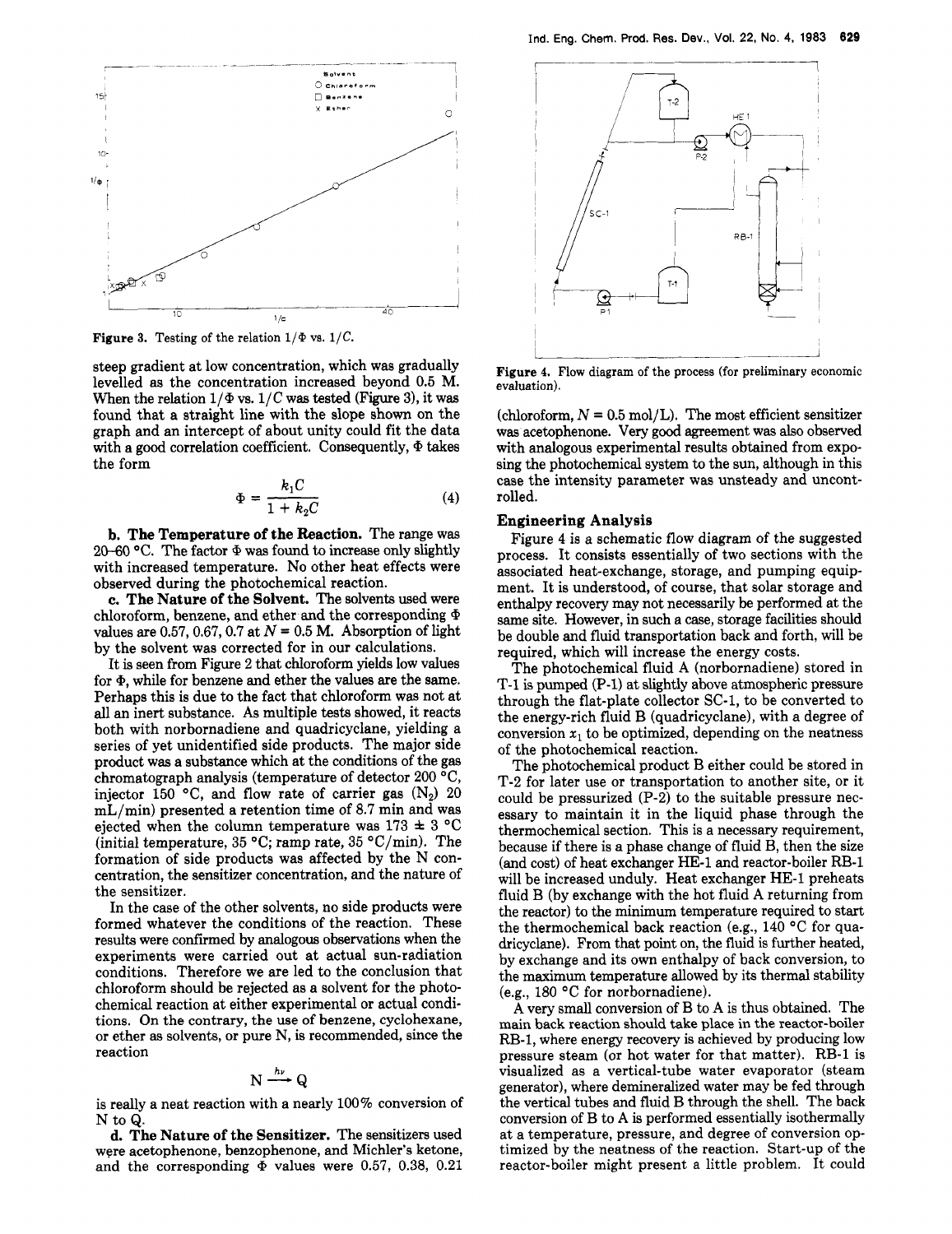either be achieved electrically or it could be done catalytically (Jones and Ramachandran, 1976), provided a suitable catalyst is developed which starts the back-reaction, at room temperature. Thus, for start-up purposes, part of the fluid should be diverted through the catalytic section, shown in the bottom of RB-1. The heat of the catalytic reaction should take care of warming up the equipment. After the warm-up period, the fluid may be diverted from the catalytic section, to prolong the catalyst life.

The flat-plate collector is in batch operation. The end of a cycle occurs when a certain conversion has been achieved. Two main reasons lead to this specific design. One is that large residence times are required in order to have considerable conversion in the collector (of the magnitude of 100 h). The other is that the overall system efficiency is so low that a sophisticated collector design (with the anticipated minor improvement in efficiency) is not justified.

**Collector Simulation.** The mathematical model for the flat-plate, batch collector is in fact a rather complicated system of differential equations, as shown below.

The mass balance in dimensionless form is

$$
\frac{\partial \sigma^*}{\partial \tau^2} = \frac{\partial^2 \sigma^*}{\partial \xi^2} - \phi^* A e^{-B\xi}
$$
 (5)

where  $\sigma^*$ ,  $\tau^*$ , and  $\xi$  are the dimensionless concentration, time, and plate thickness, respectively, as defined in the Nomenclature section, and  $\phi^*$  is eq 4 in terms of  $\sigma$ .

$$
A = \frac{L^2 \eta^* \lambda^* \mu_f^* (1 - p_g^* - a_g^*) I_0}{D h C_0 N_L}
$$

 $B = \mu_f * L$  and the boundary and initial conditions are  $(\partial \sigma^*/\partial \xi)_{\xi=0} = (\partial \sigma^*/\partial \xi)_{\xi=1} = 0$  and  $\sigma^*(\xi,0) = 1$ .

collector, respectively, are (Beckmann and Duffie, 1974)

The energy balances for the top and bottom plate of the  
\ncollector, respectively, are (Beckmann and Duffie, 1974)  
\n
$$
(mC_p)_g \frac{dT_g}{dt} = \alpha_g * I_0 - (5.7 + 3.8u + \epsilon_g \sigma (T_g^2 + T_a^2) (T_g + T_a)) +
$$
\n
$$
\left[ \frac{K}{L} + \frac{\sigma (T_m^2 + T_g^2) (T_m + T_g)}{\frac{1}{\epsilon_g} + \frac{1}{\epsilon_m} - 1} \right] (T_m - T_g) \tag{6}
$$

with  $(T_g)_{t=0} = T_g$ 

 $\overline{1}$ 

$$
(mC_{\rm p})_{\rm m} \frac{dT_{\rm m}}{dT} = (1 - \rho_{\rm g}^* - \alpha_{\rm g}^*) \alpha_{\rm m}^* \int_0^{\infty} e^{-\mu_{\rm f} L} J_{\lambda} d\lambda -
$$
  

$$
\left[ \frac{K}{L} + \frac{\sigma (T_{\rm m}^2 + T_{\rm g}^2)(T_{\rm m} + T_{\rm g})}{\frac{1}{\epsilon_{\rm g}} + \frac{1}{\epsilon_{\rm m}} - 1} \right] (T_{\rm m} - T_{\rm g}) - [5.7 +
$$
  

$$
3.8u + \epsilon_{\rm m} \sigma (T_{\rm m}^2 + T_{\rm g}^2)(T_{\rm m} + T_{\alpha})](T_{\rm m} - T_{\alpha}) \tag{7}
$$

with  $(T_m)_{t=0} = T_\alpha$ .

The temperature of the fluid  $T_f$  is obtained assuming a linear *T* profile between the top and bottom plates

$$
T_{\rm f}(x,t) = T_{\rm g}(x) + x(T_{\rm m}(t) - T_{\rm g}(t)) \tag{8}
$$

Since the photochemical reaction involves no heat, the energy balance system of differential equations can be solved, implementing a fourth-order Runge-Kutta method. The solution is inserted into the mass balance eq 5 through the experimentally determined dependence of  $\Phi$  on the fluid temperature. Finally, the mass balance is solved with



Figure **5.** Dependence of collector's characteristic values on final norbornadiene concentration.

the classical Crank-Nickolson method. Numerical values of parameters used in these calculations included  $\lambda^* = 3$  $\times$  10<sup>-7</sup> m;  $\mu_f$ <sup>\*</sup> = 180 m<sup>-1</sup>;  $\eta$ <sup>\*</sup> = 0.05; D = 3.97  $\times$  10<sup>-9</sup> m<sup>2</sup> s<sup>-1</sup>;  $\rho_{\rm g}$ \* = 0.02;  $\alpha_{\rm g}$ \* = 0.06,  $\epsilon_{\rm g}$  = 0.88;  $\epsilon_{\rm m}$  = 0.11;  $\alpha_{\rm m}$ \* = 0.11;  $\alpha$ \*  $= 0.94; K = 1.4 \times 10^{-3} \text{ J m}^{-1} \text{ s}^{-1} \text{ K}^{-1}; (mc_p)_{\text{g}} = 4520 \text{ J m}^{-2}$  $K^{-1}$ ;  $(mC_p)_{m} = 8600$  J  $m^{-2}$   $K^{-1}$ .

The sofution of the complete set of equations yields the *C* and *T* profiles across the fluid. Consequently, several interesting quantities (such **as** the chemical energy stored, the overall efficiency, etc.) can be computed.

Simulation of the collector performance can be achieved by solving the system through a series of time intervals  $\Delta \tau$  $(\Delta \tau$  must be conveniently small for convergence). Two cases were considered: (a) operation under constant conditions (that is  $\lambda$ ,  $I_0$ ,  $T_\alpha$ ,  $u$  constant); this type of operation can be reproduced in the laboratory; (b) operation under randomly changing atmospheric conditions; implementation of hourly values for  $I_{\alpha}$ ,  $T_{\alpha}$ ,  $u$  (those actually measured in the year 1977 in the city of Athens were used) and the optimum collector orientation, the yearly collector performance under "real life" conditions was simulated. Both cases led to agreeing conclusions. The collector efficiency of chemical storage ranged from 0.1 to 0.5% with an average of 0.2%. This is a really low value. This is due to the values for the useful part of the total incident solar energy  $(\eta^* \approx 5\%)$ . The efficiency is largely dependent on the N feed concentration and the desired conversion. High feed concentration and low conversion lead to increased efficiency and vice versa. The efficiency increases with increased collector thickness *L* (until a limit of 0.015 m),  $I_0$  and  $T_a$ . The quadricyclane production ranged from  $0.007$  to  $0.12$  mol h<sup>-1</sup>. The residence time ranged from 50 to 500 h. The fluid temperature for the year-round operation presented a maximum of 75 **"C** to a minimum of 2 "C. This fact secures the system from problems of elevated vapor pressure or freezing. The above are depicted in Figures 5, 6, and 7.

**The Thermochemical Recovery Section.** This section is more clearly shown in Figure 8. The analysis of such a system is carried out by the classical techniques of chemical engineering. The mathematical model of this section is shown below. This model is easily solved and used properly for the system integration.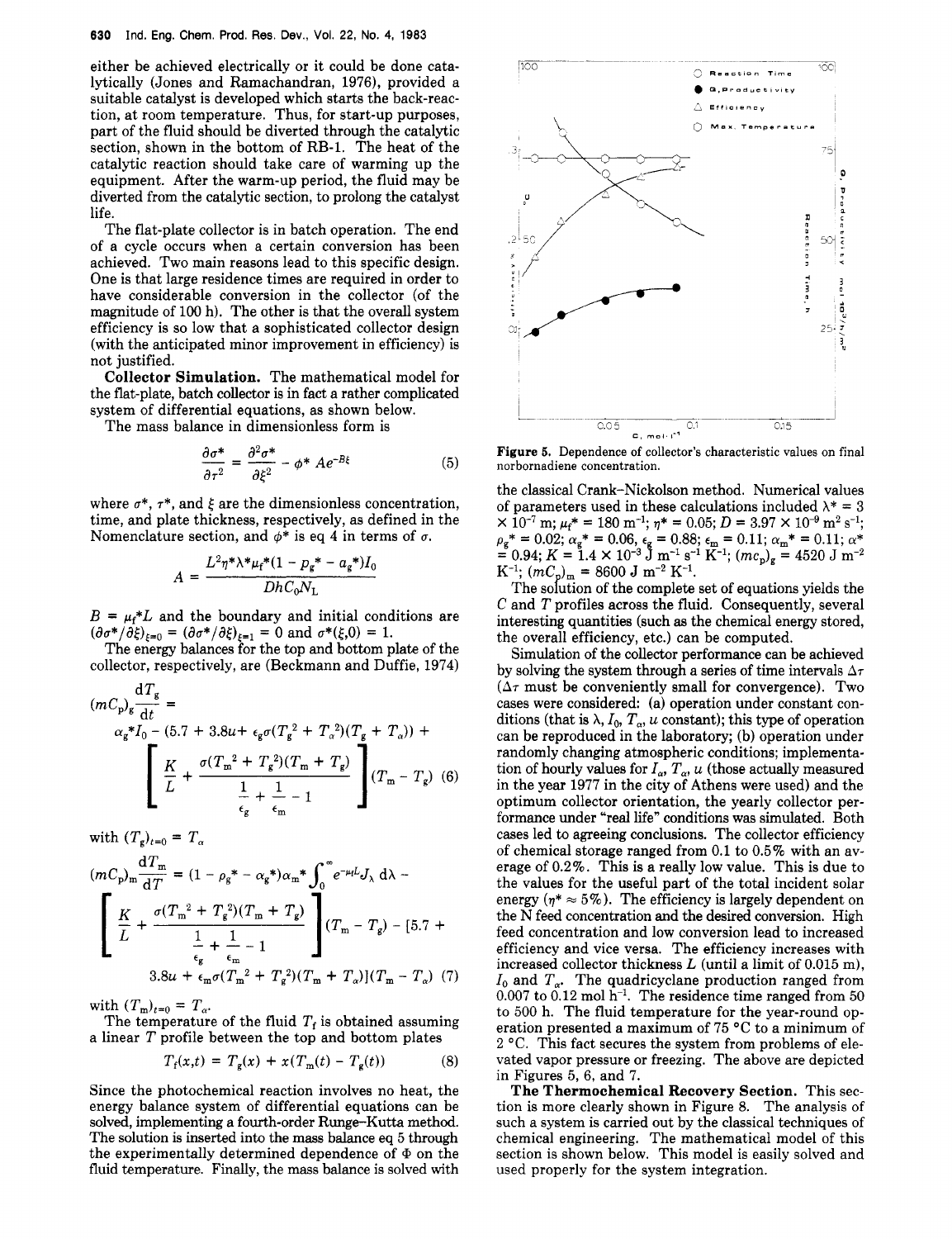

**Figure 6.** Dependence of collector's characteristic values on initial norbornadiene concentration.



**Figure 7.** Dependence of collector efficiency on the month of the year (1977).

**Mathematical Model for the Thermochemical Recovery Section. (Preheater-Exchanger PE-1).** Mass balance for quadricyclane

$$
\frac{dn_{\rm Q}}{dz} = r \frac{\pi D_{\rm i}^2}{4}; r = 10^{15} \exp(-19275/T)C_{\rm i,Q} \times (1 - \zeta) \tag{9}
$$

where  $n_{\Omega}$  = molar feed for quadricyclane, mol/s;  $\zeta$  = conversion; and  $r =$  rate of reaction, kmol/(m<sup>3</sup>)(s) (Kabakoff et al., 1975).

Energy balance

$$
\frac{dT}{dz} = \frac{1}{N_{\rm m}C_{\rm P,m}} \pi D_{\rm i} U_{\rm i} (T_{\vartheta_{\rm i}} - T_{\vartheta_{\rm 0}}) + \frac{\pi D_{\rm i}^2}{4} (-\Delta H_{\rm R}) r; \ T(z=0) = T_{\rm i}
$$
\n(10)

 $N_{\rm m}$  = total molar feed of the mixture, mol/s;  $C_{\rm P,m}$  = specific molar heat of the mixture, J mol<sup>-1</sup> K<sup>-1</sup>;  $\Delta H_R =$  en-



**Figure 8.** Flow diagram for the thermochemical-reaction section: RB-1, reactor-boiler; PE-1, exchanger-preheater; P-1, feed pump; W, water; S, steam; T, feed; E, exit.

thalpy of reaction,  $J/mol$ ;  $U_i$  = overall heat transfer coefficient,  $W/(m)(K)$ .

Momentum balance

$$
-\frac{dP}{dz} = \frac{2f}{D_i} + \frac{J}{\pi r_b} \rho \cdot \bar{u}^2; P(z = 0) = P_i \tag{11}
$$

where  $J = (0.7(\Lambda/90^{\circ})0.35)(0.051 + 0.19D_i/r_b)$ ;  $f =$  Fanning coefficient;  $\Lambda$  = bend angle, 180°;  $r_b$  = hydraulic radius, m;  $\rho$  = density of the fluid, kg/m<sup>3</sup>;  $\bar{u}$  = mean velocity in tubes, m s<sup>-1</sup>.<br> **Reactor-Boiler RB-1.** (a) Mass Balance<br>  $\frac{d\zeta}{dV_R} = \frac{r}{FC_{F,Q}}$ ;  $r =$ tubes,  $m s^{-1}$ .

**Reactor-Boiler RB-1.** (a) Mass Balance

$$
\frac{d\zeta}{dV_R} = \frac{r}{FC_{F,Q}}; r =
$$
  
10<sup>15</sup> exp(-19275/T)C<sub>F,Q</sub>(1 - \zeta) kmol/(m<sup>3</sup>)(s) (12)

 $V_{\rm R}$  = reactor volume m<sup>3</sup>;  $C_{\rm F,Q}$  = quadricyclane feed concentration, kmol/m<sup>3</sup>; and  $\vec{F}$  = feed flow rate, m<sup>3</sup>/s.

(b) Thermal Balance

$$
(-\Delta H_{\rm R})(FC_{\rm F,\alpha})\,\mathrm{d}\zeta = (UN_{\rm i}\pi D_{\rm i}\mathrm{d}L_{\rm i})(T_{\vartheta}-T_{\rm s})\qquad (13)
$$

where  $U = 0.03$  cal/cm<sup>2</sup> s K;  $N_i$  = number of tubes;  $T_s$  = steam temperature; and  $T_{\vartheta}$  = temperature in tubes, where i indicates parameters inside tubes.

Sensitivity analysis of this model has shown that the most important design variables are the inlet temperature of the feed liquid, the molar flow rate of the feed, the desired final conversion, and to a lesser degree the molar ratio N:Q.

#### **Economic Evaluation**

Calculations based on the foregoing remarks lead **to** the unit sizes shown in Table I1 for a photochemical solar energy plant of 100 kW. In the same table the economics of the process are summarized.

For comparison the cost of the steam produced is evaluated. It is seen at once that this cost is heavily dependent on the number of life cycles of the system.

Figure 9 is a plot of the steam production cost vs. the number of life-cycles *N.* It shows that the steam produced costs from 50  $(N = \infty)$  to 1000  $(N = 10)$  times more than the cost of producing low-pressure steam with conventional methods.

In order to elucidate further the plant economics, break-even point analysis was performed for the two main parameters (collector efficiency and number of life-cycles). For this specific plant capacity it was found impossible for the system to achieve steam production at competitive cost, even for a 100% efficiency and an infinite number of life-cycles. For a larger capacity plant (1 *MW),* economic operation can be achieved for a set of values for the pair  $(\eta,1)$  ranging from  $(\eta = 66\%, N = 100)$  to  $(\eta = 22\%, N = 100)$ m). Even **for** this last limiting case, economic plant op-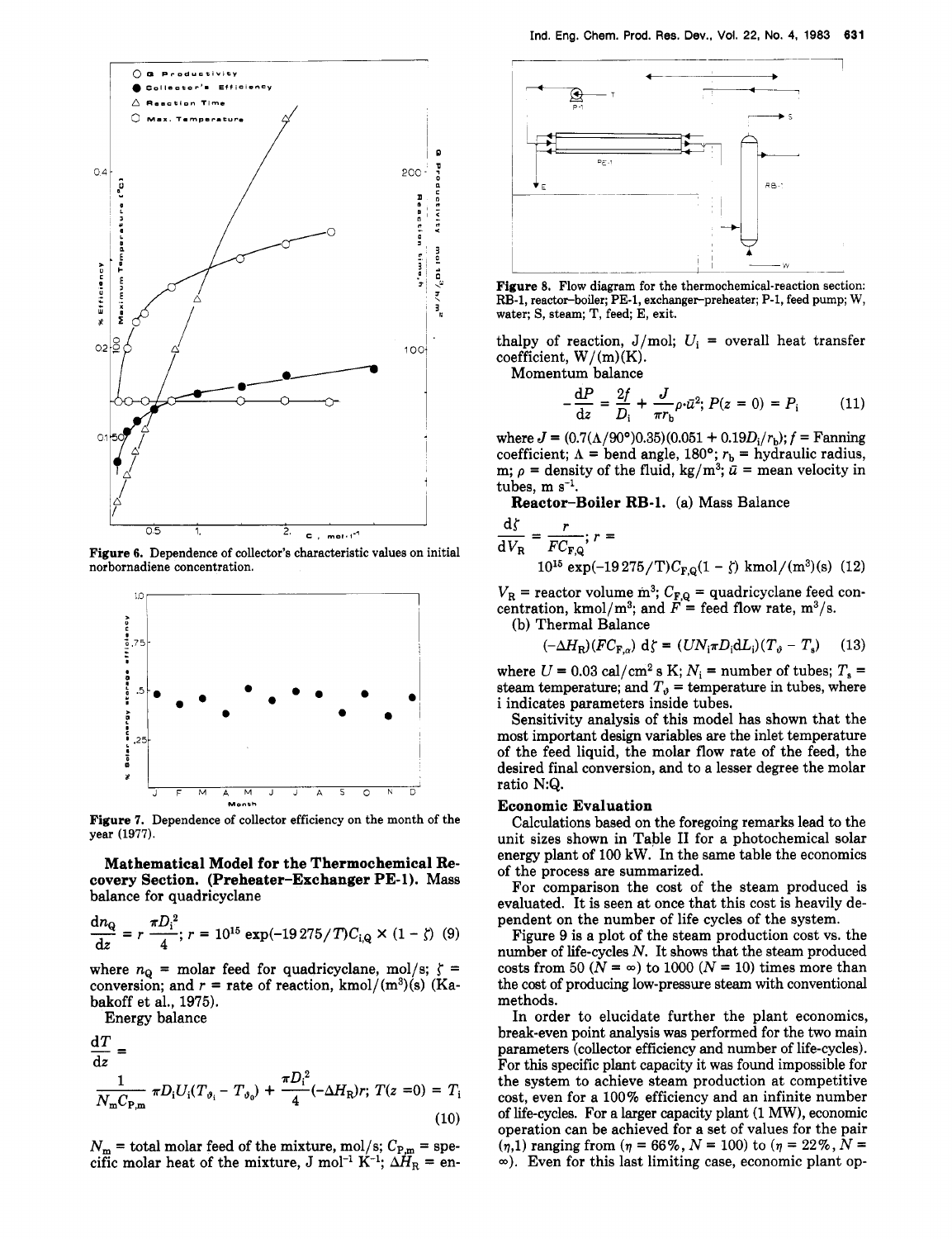Table **11.**  Summary of the Plant Design and Economics

| 1. capacity: $100 \text{ kW}$ |  |  |
|-------------------------------|--|--|
|                               |  |  |
|                               |  |  |

|                                 | 32 Ind. Eng. Chem. Prod. Res. Dev., Vol. 22, No. 4, 1983              |                                                                                                                                           |                                       |
|---------------------------------|-----------------------------------------------------------------------|-------------------------------------------------------------------------------------------------------------------------------------------|---------------------------------------|
|                                 | Table II. Summary of the Plant Design and Economics                   |                                                                                                                                           |                                       |
| 1. capacity: $100 \text{ kW}$   |                                                                       |                                                                                                                                           |                                       |
|                                 | 2. basic design and installed cost of major equipment                 |                                                                                                                                           |                                       |
| units                           |                                                                       | size                                                                                                                                      | installed cost<br>(year 1981), \$     |
| photochemical<br>collector SC-1 |                                                                       | 116 000 m <sup>2</sup> of surface exposed to solar radiation 2 cm thickness,<br>[95% conversion, 0.4% efficiency, 95% Norbo in feed, 0.1% | 2320000<br>$C($ \$20/m <sup>2</sup> ) |
| storage tanks T-1, T-2          | acetophenone]<br>$120 \text{ m}^3$ of capacity each                   |                                                                                                                                           | 60 000                                |
| heat exchanger HE-1             |                                                                       | annular, i.d. 2.5 and 5 cm, length 102 m<br>27 tubes, 4.7 m each, i.d. 1.9 cm, cell diameter 0.6 m,                                       | 2500                                  |
| reactor boiler                  |                                                                       | conversion of Q-N 95% steam production 46.1 g steam                                                                                       | 15 000                                |
| pumps                           | $(110 \text{ psia}, 175 \text{ }^{\circ}\text{C})/\$$                 |                                                                                                                                           | 4 0 0 0                               |
| total                           | centrifugal, one medium pressure, one low pressure<br>installed cost  |                                                                                                                                           | 2401500                               |
| 3. material cost                | volume of N required for filling the collector 2320 $\mathrm{m}^{_3}$ |                                                                                                                                           |                                       |
|                                 | cost (at \$6 per gallon): \$7 380 000                                 |                                                                                                                                           |                                       |
|                                 | % recovery per cycle                                                  | solar spectrum. The economics of such combinations are                                                                                    |                                       |
| -50<br>93                       | 99<br>-999                                                            | being considered in order to judge their justification.                                                                                   |                                       |
|                                 |                                                                       | Acknowledgment<br>The authors wish to thank Shell (Hellas), S.A. for the                                                                  |                                       |
|                                 |                                                                       | donation of norbornadiene, and one of us (C.P.) is grateful                                                                               |                                       |
|                                 |                                                                       | for a Hellenic Scholarship Foundation Fellowship.                                                                                         |                                       |
|                                 |                                                                       | Nomenclature                                                                                                                              |                                       |
|                                 |                                                                       | $a, b$ = empirical parameters<br>$A, B =$ parameters                                                                                      |                                       |
|                                 |                                                                       | $C =$ concentration of reactant, kmol m <sup>-3</sup>                                                                                     |                                       |



**Figure 9.** Dependence of the cost of steam production on the lifetime of the reacting species.

eration is impossible since there exists a limit in the collector efficiency of 12%.

#### Concluding Remarks

**As** shown above, a photochemical solar energy storage plant implementing the N/Q system, although technically feasible, is not economically justified.

Minor improvements in the collector section are possible through sophisticated collector design and strategy of operation. However, the collector efficiency is not to be significantly improved because of the inherent limitations of the low values of the efficiency terms  $\Phi$  and  $n^*$ . On the other hand, improvements in the thermal recovery section, however efficient, are insignificant, since the collector represents almost 97% of the total installed cost.

Research work is carried on in order to fully examine the system characteristics in the visible spectrum. These efforts are focused on the possibility of increasing the  $\Phi$ and  $\eta^*$  by either varying the sensitizer nature and concentration or using systems of sensitizers.

Computational work is done on the merits of combining the photochemical storage process with some other solar energy technique. In this, the photochemical storage system may be placed on a classical thermal collector system. The photochemical fluid fills one of the empty spaces between the collector covers. The two processes are complimentary since each uses a different part of the

#### Acknowledgment

# Nomenclature

- $a, b$  = empirical parameters
- $\overline{A}$ ,  $\overline{B}$  = parameters
- $C =$  concentration of reactant, kmol m<sup>-3</sup>
- $C_s$  = sensitizer concentration, kmol m<sup>-3</sup>
- $C_0$  = initial concentration, kmol m<sup>-3</sup>
- $C_P^{\check{}}$  = specific heat J kg<sup>-1</sup> K<sup>-1</sup>
- $D =$  diffusion coefficient m<sup>2</sup> s<sup>-1</sup>
- $F =$  flow rate, m<sup>3</sup> s<sup>-1</sup>
- *h* = Planck's constant
- $I =$  solar radiation transmitted, W m<sup>-2</sup>
- $I_{\text{abs}}$  = solar radiation absorbed, W m<sup>-2</sup>
- $I_0$  = incident solar radiation, W m<sup>-2</sup>
- $J_{\lambda} = I_{\lambda}/\lambda$  irradiation per unit wavelength, W m<sup>-2</sup> m<sup>-1</sup>
- $k =$  reaction rate constant, defined by eq 4
- $L =$  collector fluid thickness, m
- $m =$  mass of plate, kg m<sup>-2</sup>
- $r =$  reaction rate, kmol m<sup>-3</sup> s<sup>-1</sup>
- $R_1, R_2$  = annular ring radii, m
- $T_{\alpha}$  = ambient air temperature, K
- 
- $T_g^{\tilde{}}$  = top plate temperature, K  $T_m^{\tilde{}}$  = bottom plate temperature, K
- $T_f$  = fluid temperature, K
- $t =$  time, s
- $u =$  wind velocity past to plate, m s<sup>-1</sup>
- $V =$  reactant volume,  $m<sup>3</sup>$
- $x =$  distance along collector thickness, m
- *<sup>z</sup>*= longitudinal distance, m
- *Greek Letters*
- $\alpha_{\rm g}^*$  = top plate absorptivity = 0.06
- $\alpha_m^*$  = bottom plate absorptivity = 0.94
- $\epsilon_{g}$  = top plate emmissivity = 0.88
- $\epsilon_m^*$  = bottom plate emmissivity =  $0.11$
- $\zeta$  = fractional conversion
- $\eta^*$  = useful part of total incident solar energy
- $\lambda$  = radiation wavelength, m
- $\mu_f$  = attenuation coefficient of fluid, m<sup>-1</sup>
- $\nu$  = radiation frequency, m<sup>-1</sup>
- $\xi = x/L$ , dimensionless collector thickness
- $\rho_{g}^*$  = top plate transmittance = 0.02
- $\sigma^* = C/C_0$ , dimensionless reactant concentration
- $\sigma$  = Boltzmann constant
- $\tau = Dt/L^2$ , dimensionless time
- $\tau_m$  = residence time in mixer, **s**
- $\overline{\tau_R}$  = residence time in reactor, s

benzophenone, **119-61-9;** Michler's ketone, **90-94-8.**  Registry **No.** Norbomadiene, **121-46-0;** acetophenone, **98-86-2;**